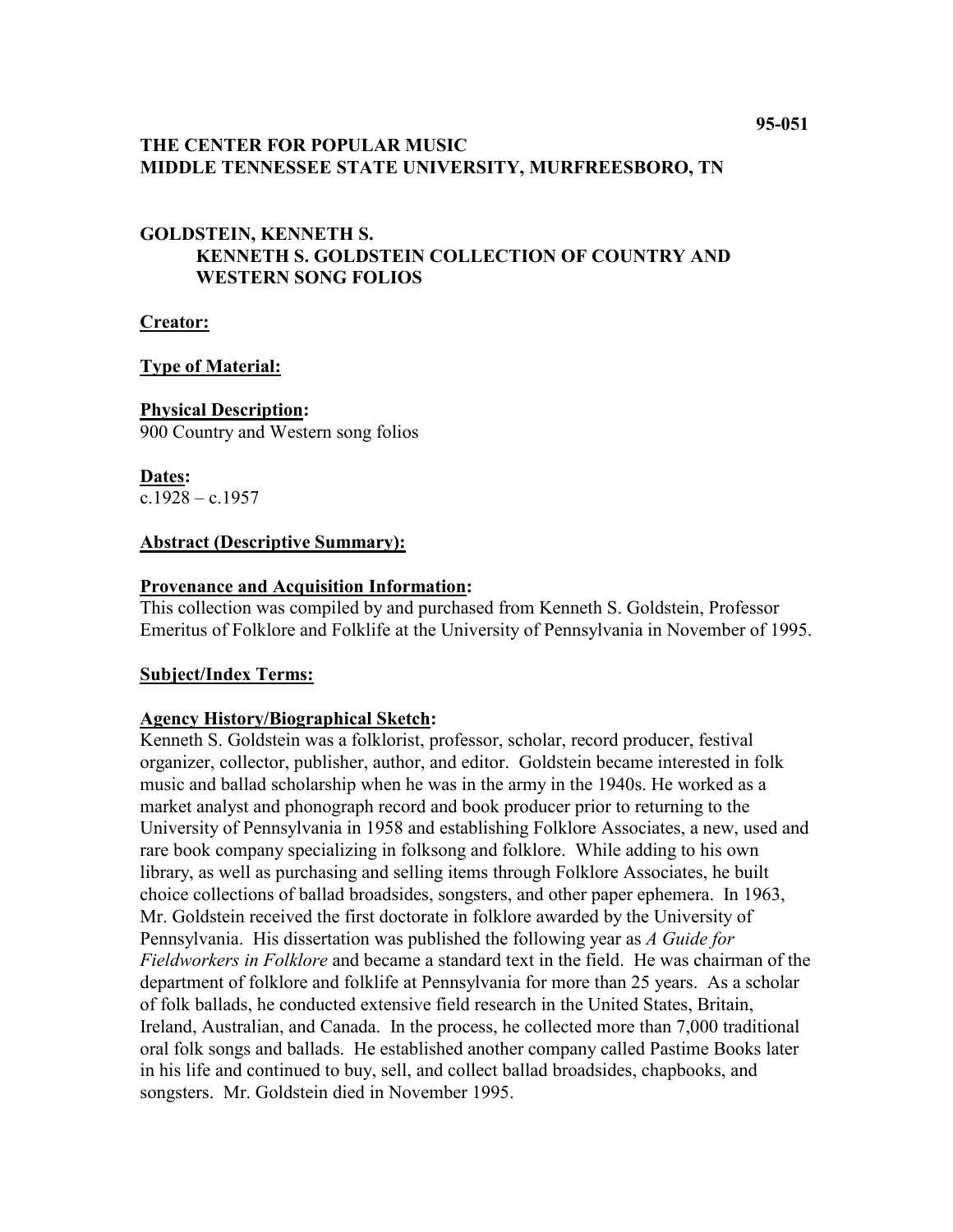## **Scope and Content:**

This collection consists of country and western song books and/or lyrics only songsters containing text lyrics, music, articles, advertisements, and photographs of various singers. Most of the folios contain photographs and music with text. The majority of songs within the folios are listed as cowboy songs, mountain songs or ballads, hill billy songs, western songs, old-time songs, or folk songs. A portion of the folios are associated with a specific radio station, such as WSM, CBS, or WLS. Most contain titles performed by a specific singer, duet, or group (Bradley Kincaid, Gene Autry, Blue Grass Roy, Jimmy Rodgers). **GOLDSTEIN, KENNETH S.**

## **KENNETH S. GOLDSTEIN COLLECTION OF COUNTRY AND WESTERN SONG FOLIOS continued Page 2**

## **Location:**

The country and western song folios are housed in the Center's Rarebook (song book) collection. The majority are classified as secular vocal songbooks with others found in the Songster and Instrumental groups. All items are arranged by ID number within each group.

## **Related Materials:**

Within the same accession number 95-051, were purchased 1400 songsters comprising the Kenneth S. Goldstein Collection of American Songsters. Also purchased from Kenneth Goldstein was the Kenneth S. Goldstein Collection of American Song Broadsides, accession number 94-017, which are in the Sheet Music collection. All are searchable by accession number in the CPM In Magic database. There are also other Country and Western song folios within the Center's collection (not part of the Goldstein Collection).

# **MARC:**

**EAD:**